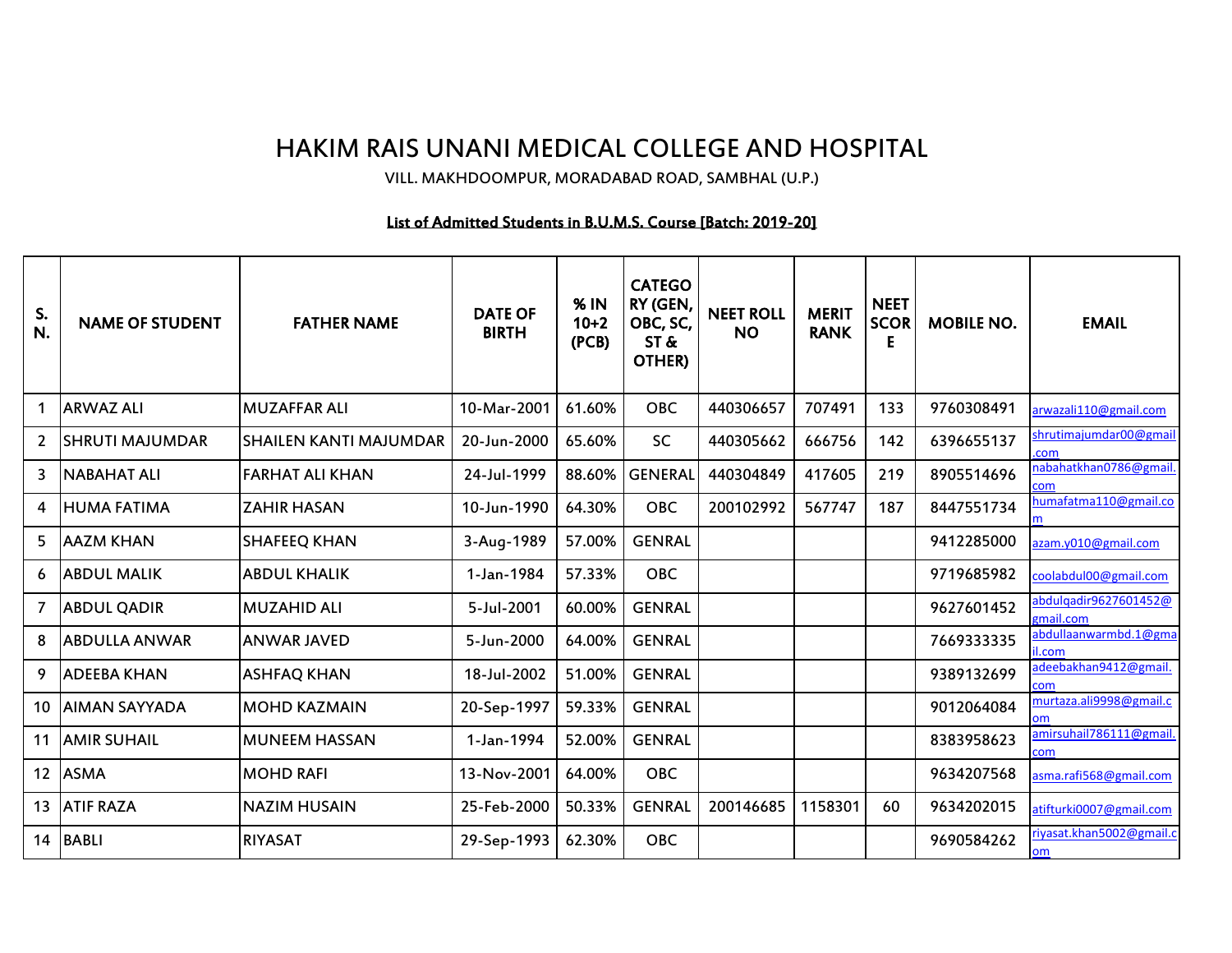| 15 | DANISH MUBEEN KHAN MOHD MUBEEN KHAN |                          | 20-Nov-1996 | 70.00% | <b>GENRAL</b> |           |         |    | 7017514211 | danishraza90900@gmail.c<br><b>om</b>        |
|----|-------------------------------------|--------------------------|-------------|--------|---------------|-----------|---------|----|------------|---------------------------------------------|
| 16 | <b>DARAKSHA ANJUM</b>               | NOORUDDIN ANSARI         | 1-Aug-1997  | 51.00% | OBC           |           |         |    | 956861609  | nooruddinraza786@gmail<br>com               |
| 17 | <b>FATIMA KHATOON</b>               | <b>MOHD ISHAK</b>        | 7-Jul-1984  | 52.00% | <b>OBC</b>    |           |         |    | 8077299979 | mohsishak99979@gmail.c<br>m                 |
| 18 | <b>FATIMA REHMAN</b>                | <b>ABDUL REHMAN</b>      | 7-Apr-2002  | 54.66% | <b>GENRAL</b> | 450203922 | 1015186 | 80 | 8077625614 | abdurrahman31153@gma<br>il.com              |
| 19 | <b>GULAMMUHIUDDIM</b>               | JAVED AKHTAR             | 30-Jun-2000 | 57.00% | <b>GENRAL</b> |           |         |    | 8171972058 | <u>zmuhinuddin@gmail.com</u>                |
| 20 | <b>HASANAT IRSHAD</b>               | <b>IRSHAD ALI</b>        | 30-Jun-1996 | 58.33% | <b>GENRAL</b> |           |         |    | 8869085456 | rshadhasanat 55@gmail.c                     |
| 21 | <b>MOHD YAMEEN</b>                  | <b>MOHD YASEEN</b>       | 1-Jul-1997  | 64.33% | <b>OBC</b>    |           |         |    | 9758265020 | mohdyameen2764@gmai<br>com                  |
| 22 | <b>KALEEM AHMAD</b>                 | YAMEEN AHMAD             | 2-Mar-2001  | 76.33% | <b>OBC</b>    |           |         |    | 9758450078 | caleemshah0078@gmail.c                      |
| 23 | <b>MOHAMMAD ASIF</b>                | <b>MOHAMMAD HANEEF</b>   | 13-Feb-2002 | 72.00% | <b>GENRAL</b> | 440306889 | 1109130 | 68 | 9639686832 | m.asif.mbd832@gmail.co                      |
| 24 | <b>MOHAMMAD BILAL</b>               | <b>RAEES AHMAD</b>       | 20-Sep-1999 | 71.33% | <b>OBC</b>    |           |         |    | 7217496100 | aifbilal387@gmail.com                       |
| 25 | <b>MOHAMMAD HUSAIN</b>              | <b>MOHAMMAD SAYEED</b>   | 1-Aug-1994  | 55.66% | <b>OBC</b>    |           |         |    | 9760297308 | n o hammadhu sa inan sari 1<br>43@gmail.com |
| 26 | <b>MOHAMMAD SUHAIL</b>              | MOHAMMAD HASIM           | 12-Jun-1999 | 68.00% | <b>OBC</b>    | 440905836 | 1183091 | 57 | 7017718915 | mohammadsuhail260@g<br>nail.com             |
| 27 | <b>MOHAMMAD UBAID</b>               | MOHAMMAD ASIM            | 5-Apr-2000  | 58.00% | <b>GENRAL</b> |           |         |    | 9012251303 | ubaid.mohammad90122<br>@gmail.com           |
| 28 | <b>MOHD ALI</b>                     | <b>TAHIR HUSAIN</b>      | 9-Jun-1999  | 59.66% | <b>GENRAL</b> |           |         |    | 9997989291 | mohdali.sbl1999@gmail.c                     |
| 29 | <b>MOHD AZHAR</b>                   | <b>MOHD ASLAM</b>        | 8-Jan-2002  | 53.66% | <b>OBC</b>    |           |         |    | 9927985317 | mohdazhar0555@gmail.c<br>om                 |
| 30 | <b>MOHD BAQIR</b>                   | MOHAMMAD MUSTAQEEM       | 3-Aug-1999  | 51.66% | <b>OBC</b>    |           |         |    | 9927173058 | mohdbaqir9927@gmail.c                       |
| 31 | <b>MOHD GULZAR</b>                  | <b>ATHAR HUSAIN</b>      | 15-Mar-2002 | 52.66% | <b>OBC</b>    | 440309566 |         |    | 9756641878 | mohdgulzar 5278@gmail.c                     |
| 32 | <b>MOHD NUSRAT</b>                  | <b>MOHD ASHRAF</b>       | 1-Apr-1999  | 66.66% | <b>OBC</b>    |           |         |    | 9917139693 | nusratqidwai9888@gmail.<br>:om              |
| 33 | <b>MOHD QASIM</b>                   | <b>ALI HASAN</b>         | 22-Feb-1994 | 65.33% | <b>OBC</b>    |           |         |    | 8979136786 | asimkhan 36786@gmail.c<br>วm                |
| 34 | MOHD SADIQ KHAN                     | <b>NISHAT ULLAH KHAN</b> | 26-Dec-2000 | 54.00% | <b>GENRAL</b> |           |         |    | 7310727645 | adiqktp731@gmail.com                        |
| 35 | <b>MOHD SHADAB</b>                  | <b>ABDUL SATTAR</b>      | 20-Mar-1994 | 71.66% | <b>GENRAL</b> | 440309194 | 911987  | 96 | 8279898851 | aimurmirza222@gmail.c                       |
| 36 | MOHD SHAVESH                        | <b>HABIB AHMAD</b>       | 2-May-2002  | 76.80% | <b>GENRAL</b> | 440308402 | 1177418 | 58 | 9548508127 | mohdshavesh4@gmail.co                       |